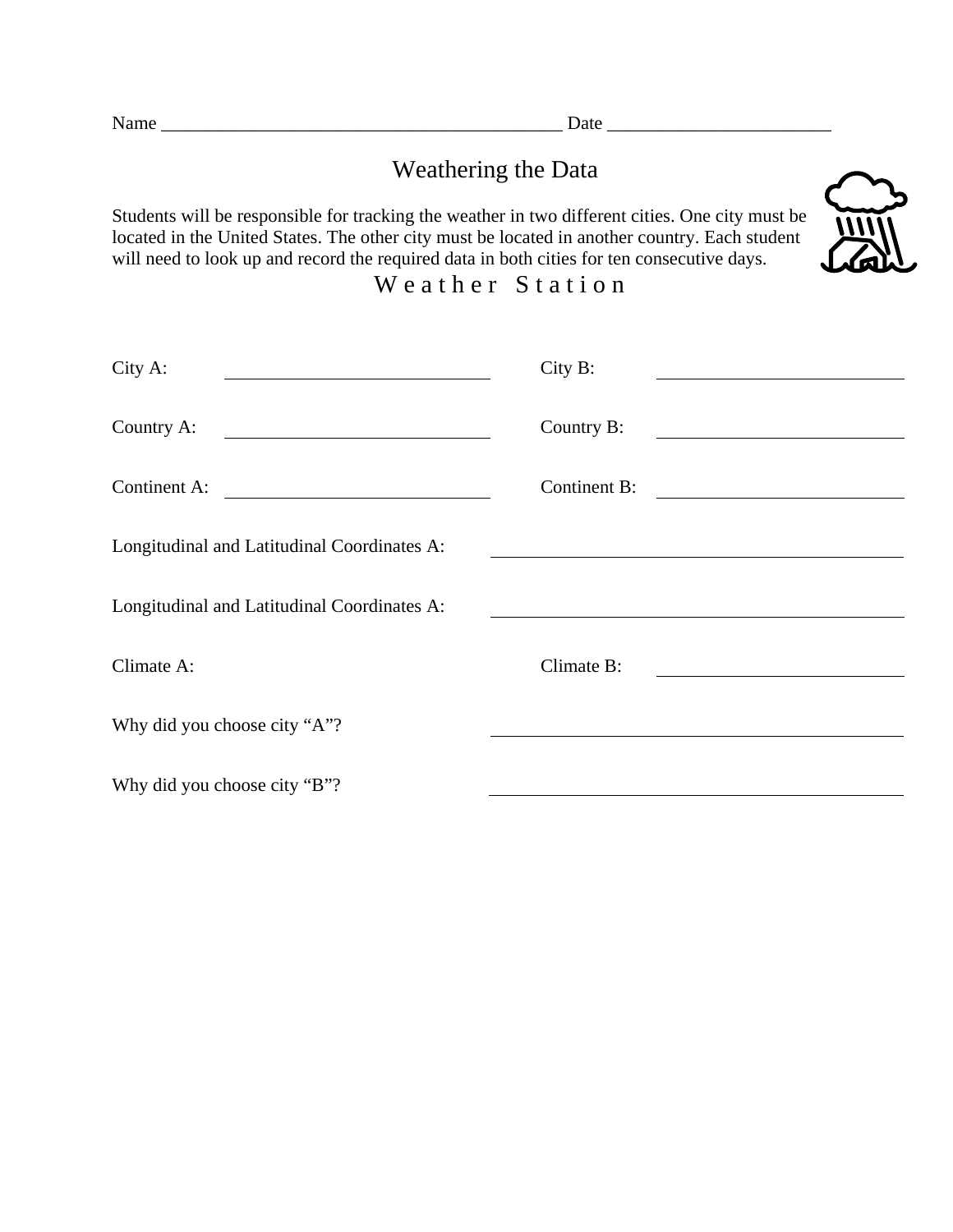|      | City "A"    |          | City "B"    |          |
|------|-------------|----------|-------------|----------|
| Date | Temperature | Rainfall | Temperature | Rainfall |
|      |             |          |             |          |
|      |             |          |             |          |
|      |             |          |             |          |
|      |             |          |             |          |
|      |             |          |             |          |
|      |             |          |             |          |
|      |             |          |             |          |
|      |             |          |             |          |
|      |             |          |             |          |
|      |             |          |             |          |
|      |             |          |             |          |
|      |             |          |             |          |
|      |             |          |             |          |
|      |             |          |             |          |
|      |             |          |             |          |
|      |             |          |             |          |
|      |             |          |             |          |
|      |             |          |             |          |
|      |             |          |             |          |
|      |             |          |             |          |
|      |             |          |             |          |
|      |             |          |             |          |
|      |             |          |             |          |
|      |             |          |             |          |
|      |             |          |             |          |
|      |             |          |             |          |